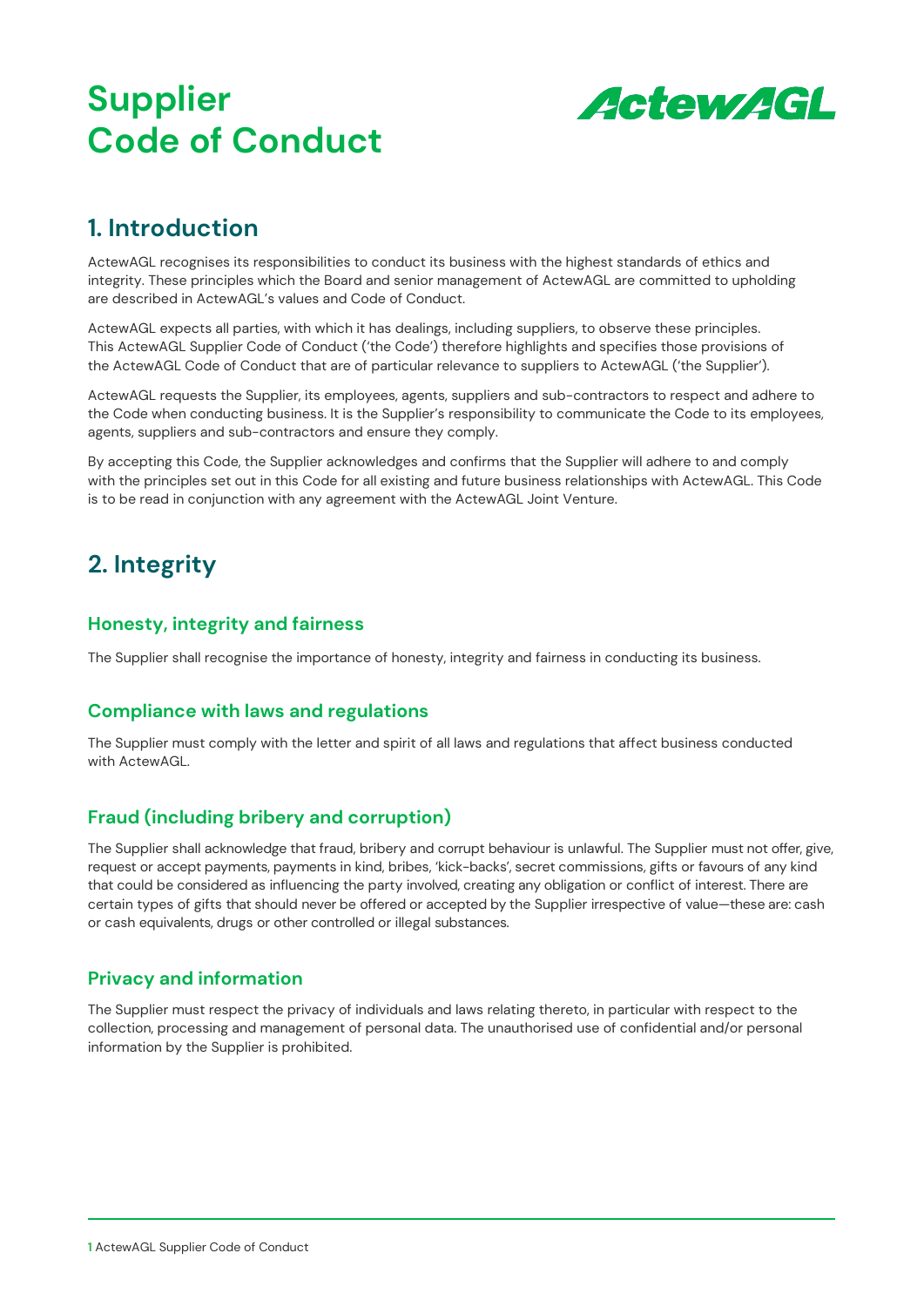# **3. Labour standards**

#### **Non-discrimination**

The Supplier shall not discriminate in hiring and employment practices on the grounds of criteria such as race, creed, disability, gender, marital status, religious or political beliefs, age or sexual orientation.

#### **Compensation**

The Supplier's employees must receive compensation and benefits that comply with applicable laws and, where relevant, with binding collective agreements, including those pertaining to overtime work.

#### **Working hours**

The Supplier must ensure that its employees work in compliance with all applicable laws and mandatory industry standards pertaining to the number of hours and days worked.

#### **Freedom from harassment**

Suppliers shall ensure a work culture that affords their employees the opportunity to work without fear of intimidation, reprisal or harassment

#### **Anti-slavery**

The Supplier must not engage in any form of modern slavery such as human trafficking, slavery, servitude, forced labour, debt bondage, forced marriage and the worst forms of child labour and must ensure, to the extent it is able, that its suppliers do not engage in any form of modern slavery.

### **4. Safety, security and the environment**

#### **Working environment**

The Supplier shall provide a safe, secure and healthy work environment for its employees, contractors and visitors and ensure that this is supported by adequate safety programs in accordance with applicable laws and regulations.

#### **Services and products**

All services and products delivered by the Supplier must meet the quality and safety standards required by applicable law, be fit for the intended purpose and, where applicable comply with ActewAGL quality requirements.

#### **Environment**

The Supplier must manage its operations in an environmentally responsible manner and ensure compliance with related laws and regulations.